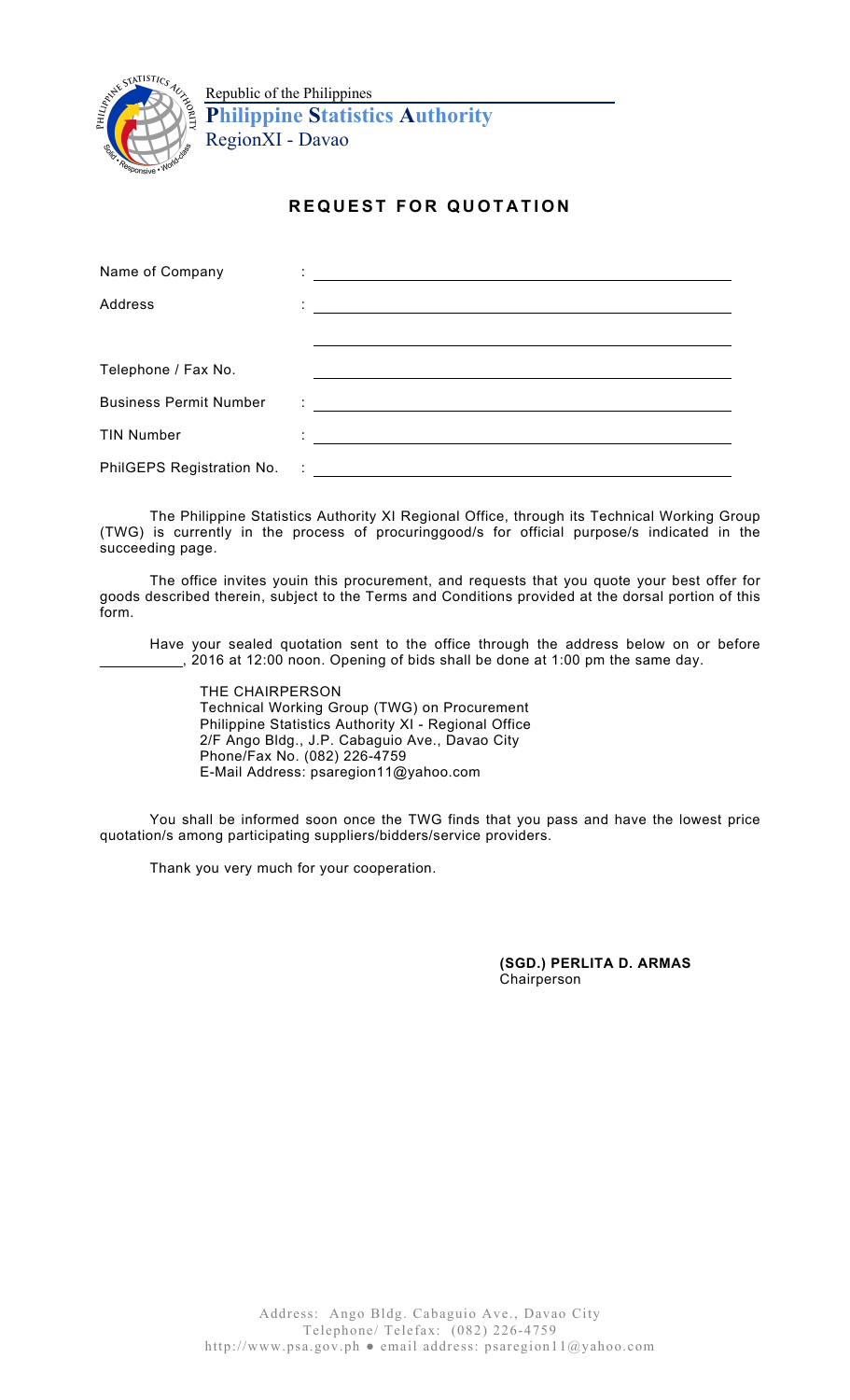

Republic of the Philippines **Philippine Statistics Authority** RegionXI - Davao

After having carefully read and accepted the Terms and Conditions, I/we submit our quotation/s for the item/s as follows:

|     | <b>GOODS FOR PRICE QUOTATION</b>                                                                                                                                                                                                                                                                                                                                                                                                                                                                                                                                                                                                                                                                                                                              |                |                | Approved Budget | Offered Price  |     |                             | Compliance<br>to technical<br>specifications |               |
|-----|---------------------------------------------------------------------------------------------------------------------------------------------------------------------------------------------------------------------------------------------------------------------------------------------------------------------------------------------------------------------------------------------------------------------------------------------------------------------------------------------------------------------------------------------------------------------------------------------------------------------------------------------------------------------------------------------------------------------------------------------------------------|----------------|----------------|-----------------|----------------|-----|-----------------------------|----------------------------------------------|---------------|
| No. | Specification/s                                                                                                                                                                                                                                                                                                                                                                                                                                                                                                                                                                                                                                                                                                                                               | Unit           | Qty            | Cost (ABC)      | Unit<br>Price  | Tax | Total<br>Price<br>$(F + G)$ | Check)<br>Yes                                | (Please<br>No |
| Α   | B                                                                                                                                                                                                                                                                                                                                                                                                                                                                                                                                                                                                                                                                                                                                                             | $\overline{C}$ | $\overline{D}$ | E               | $\overline{F}$ | G   | $\overline{H}$              | $\mathbf{I}$                                 | J             |
| 1.  | <b>FOOD, VENUE AND</b><br><b>ACCOMODATION FOR THE</b><br><b>HOUSEHOLD SURVEY ON</b><br><b>DOMESTIC VISITORS</b><br><b>Second Level Training</b><br>November 7 - 9, 2016                                                                                                                                                                                                                                                                                                                                                                                                                                                                                                                                                                                       | pax            | 35             | PhP157,500.00   |                |     |                             |                                              |               |
|     | <b>Food Requirements:</b><br>November 7, 2016<br>AM Snacks<br>Buffet Lunch<br>PM Snacks<br>Dinner<br>November $8 - 9$ , 2016<br><b>Breakfast</b><br>AM Snacks<br>Buffet Lunch<br>PM Snacks<br>Dinner<br>November 10, 2016<br><b>Breakfast</b><br>Accommodation<br>Requirements:<br>Check In: 12 nn November 7,<br>2016<br>Check Out: 12 nn November<br>10, 2016<br>Please specify:<br>Single Occupancy<br>Twin-Sharing<br>Triple-Sharing<br><b>Function Room Requirements</b><br>$6 AM - 9PM$<br>Other Requirements:<br>At least 4 microphones in<br>Rostrums<br>projector screens<br>Sound Systems<br>Secretariat's Table<br>Energy for Laptop/Projector/<br>Printer<br>Flowing Coffee<br>Backdrop<br>Please specify amenities<br>offered<br>Corkage, if any |                |                |                 |                |     |                             |                                              |               |

## **TERMS AND CONDITIONS:**

- 1. Bidders shall provide correct and accurate information required using this RFQ Form..
- 2. Quotations exceeding the Approved Budget for the Contract (ABC) shall be automatically rejected.
- 3. In all cases, suppliers are PhilGEPS registered. However, if supplier is not registered, and interested to participate in the bidding process, the procuring entity may register the supplier on their behalf, provided the supplier has a DTI/CDA Registration Number and Tax Identification Number.
- 4. Terms of payment shall be made through check payable to the supplier by the PSA-XI. All payments shall always be subject to applicable BIR requlations.
- 5. Award of contract shall be made to the lowest quotation (for goods and infrastructure) which complies with the minimum technical specifications and other terms